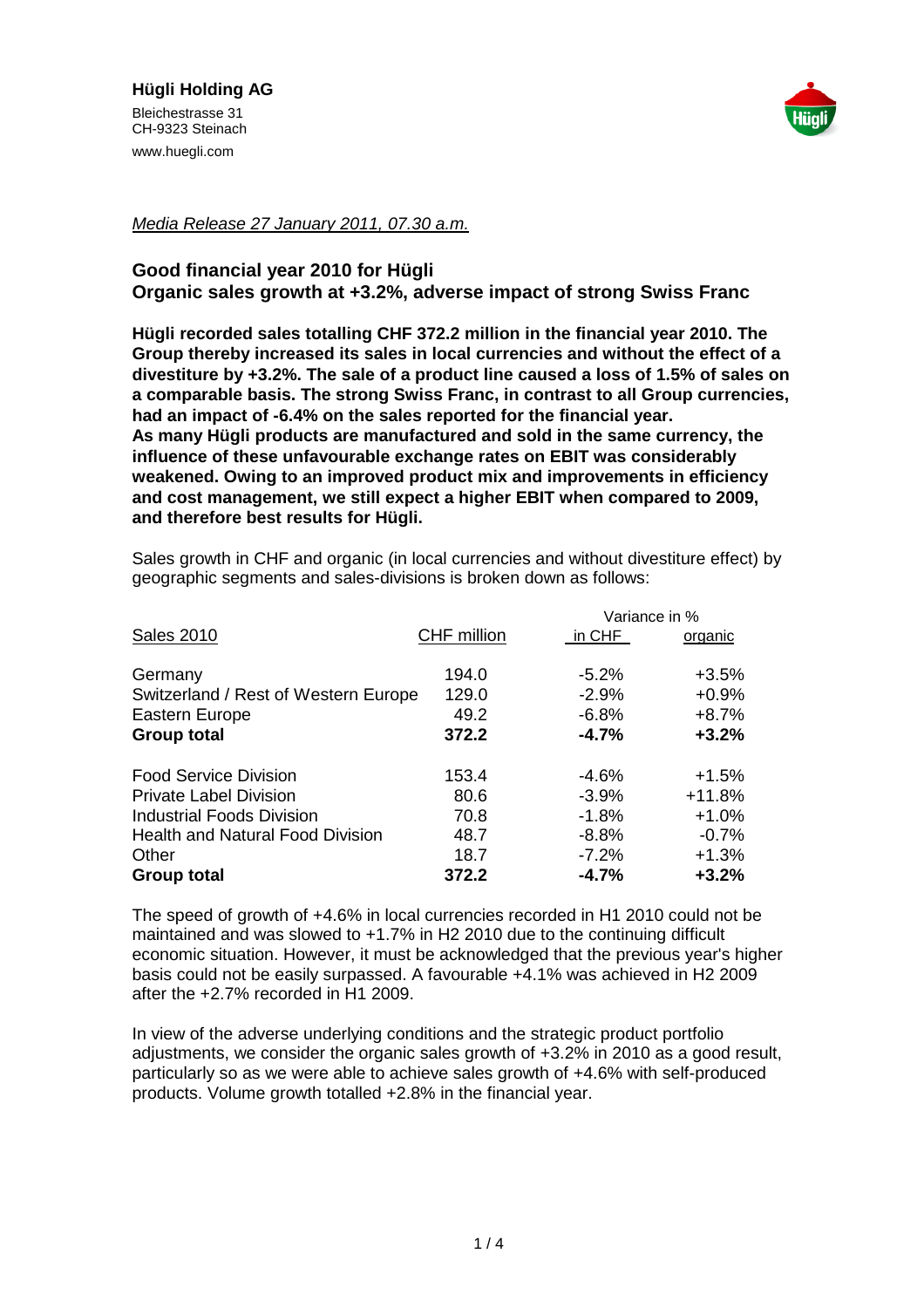

The negative currency effect caused by the translation of foreign currency sales to the reporting currency CHF rose rapidly by -3.0% in the first half of the year to a very high -10.1% in the second half of 2010. A currency-induced distortion of the reported sales figures in CHF that bears such proportions cannot adequately reflect the economic performance of an international corporation. This applies even more if most of the expenditures, due to local country companies, are made in the respective foreign currencies. Converted to CHF, these expenses will subsequently also turn out substantially lower and while the impact on operating earning power will still be painful, these so-called "natural hedges" can exert decisive control over them.

All of the **Group's geographic segments** enjoyed positive growth, with Eastern Europe – without the effect of divestiture of the product line "chocolate-based spreads" – standing out by achieving the highest growth rate of +8.7% in local currencies, which nevertheless could not match the previous year's excellent growth rate of +16.8%. The results attained in the Czech Republic, Slovakia and Hungary are well above average. The performance accomplished in Poland is still not satisfactory.

Germany is the largest segment and showed a further increase with +3.5% in local currencies. As in the previous year, 2010 was a year of consolidation in which we aimed for an increase of profits and consequently abandoned unprofitable sales.

The Switzerland / Rest of Western Europe segment attained a sales growth in local currencies of only +0.9%. The growth rate varied considerably from country to country. An excellent performance was achieved in Switzerland. Austria was heavily affected by the adverse economic environment. In Italy, the most relevant impact on performance was induced by the shutdown of an unprofitable sales channel, which resulted in a loss of sales. At the same time, the recently introduced new and innovative products, to which we attribute good market potential, showed promising first results. The company acquired in 2008 in the UK was exposed to a very high cyclicity. The sales leap of around 40% experienced in 2009 was followed by a slump of -25% in the financial year 2010. Nevertheless, thanks to a pipeline well filled with projects we are confident that positive figures can soon be expected again.

In the international **sales divisions**, the sales development was inconsistent. The Private Label division – which caters to large retail trade organisations using their brands – enjoyed the highest increase with +11.8% organic growth, owing to a good growth dynamic in the Czech Republic and a successful market entry in the UK. The demand for products with a good price-performance-ratio continues to rise, and these products are beginning to score higher than brand products in tests conducted by independent consumer organisations.

The Food Service division – which serves the "out of home" market –, with sales growth of +1.5%, is still affected by the stagnating sales of restaurants and hotels, and in particular the development in the domain of tourism. The country organisation in Austria did not generate any sales growth whereas Germany achieved an above average increase. Favourable increases were also attained in the smaller countries Hungary and Slovakia.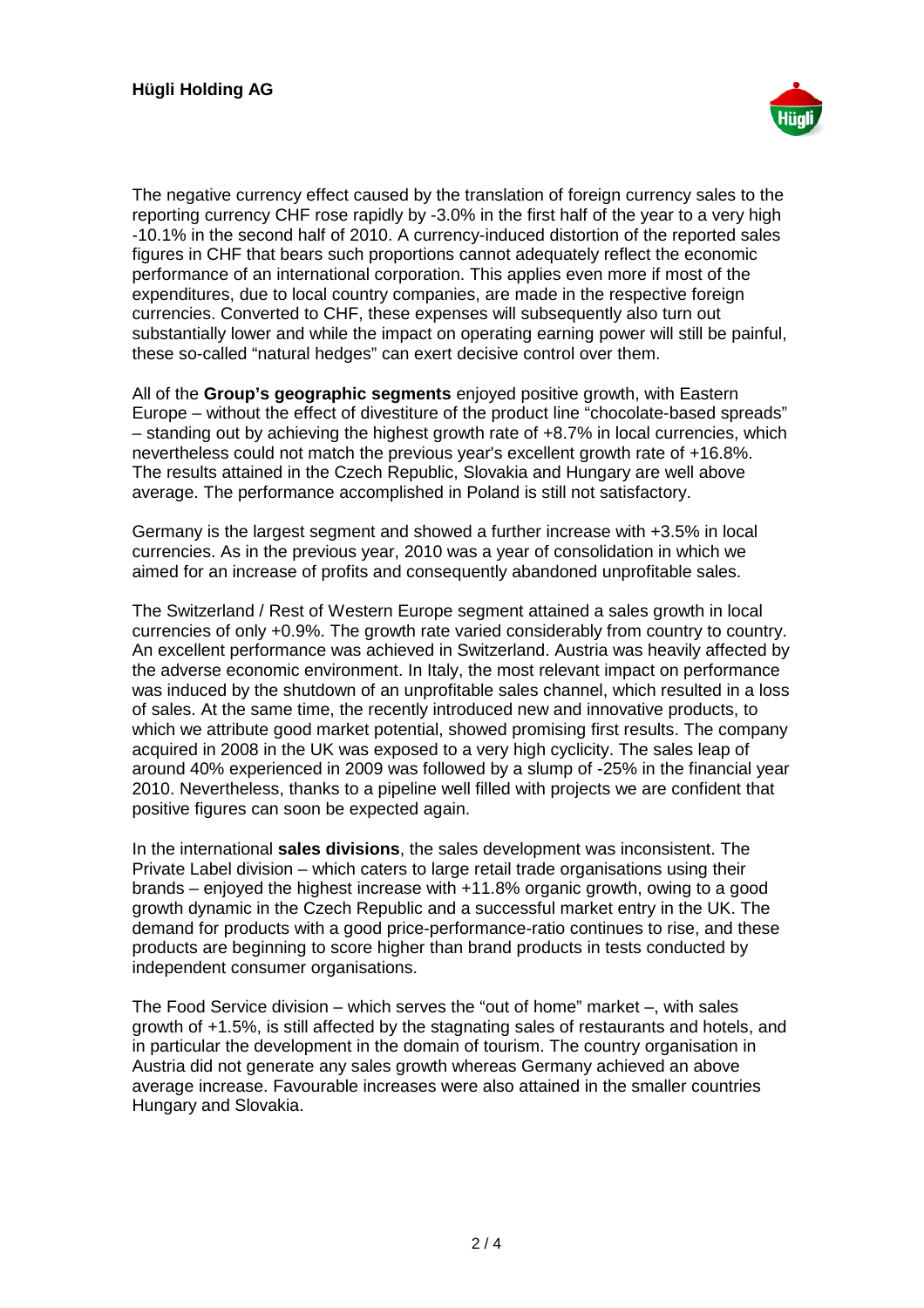

The Industrial Foods division – which sells finished and semi-finished products to the food industry – was heavily affected by the absence of cyclic sales in the UK. The key account business in Switzerland, on the other hand, enjoyed a strong boost from new incoming orders. Nevertheless, an overall growth of +1.0% clearly cannot fulfil our expectations.

The Health and Natural Food division – which sells organic products to the specialised trade – was faced with stagnating sales of -0.7% in local currencies, along with the reluctance to buy higher priced biological products, particularly in the health food trade, that relates to the tight economic situation. The current animal feed scandal that has been spreading across Germany, however, emphasises the strong value of food produced on an organic basis that also justifies higher prices.

Despite the slow-down of sales development caused by the difficult economic situation and in spite of currency-related losses, we are forecasting a good **financial year 2010**.Thanks to an improved mix of products with a higher percentage of Hügli products as well as to the continuous improvements in efficiency and cost management, we again expect a higher EBIT and thus best results for Hügli.

The cautiously optimistic **outlook** on the financial year 2011 anticipates moderate organic growth in a continuously challenging economic environment. The projected growth will probably be more than eliminated by the current exchange rates and the remaining effect of divestiture of reported sales. We therefore expect slightly lower sales in CHF. As a result of the increase of commodities prices, we are expecting material expenses to be higher in 2010 and, accordingly, EBIT to reach figures comparable to the previous year.

Hügli is sticking to its **strategic target** of recording solid organic sales growth of more than 5% over the long term, with an above average increase in income. We also constantly review market opportunities, with the aim of increasing the profitability of our infrastructure and our sales capacity.